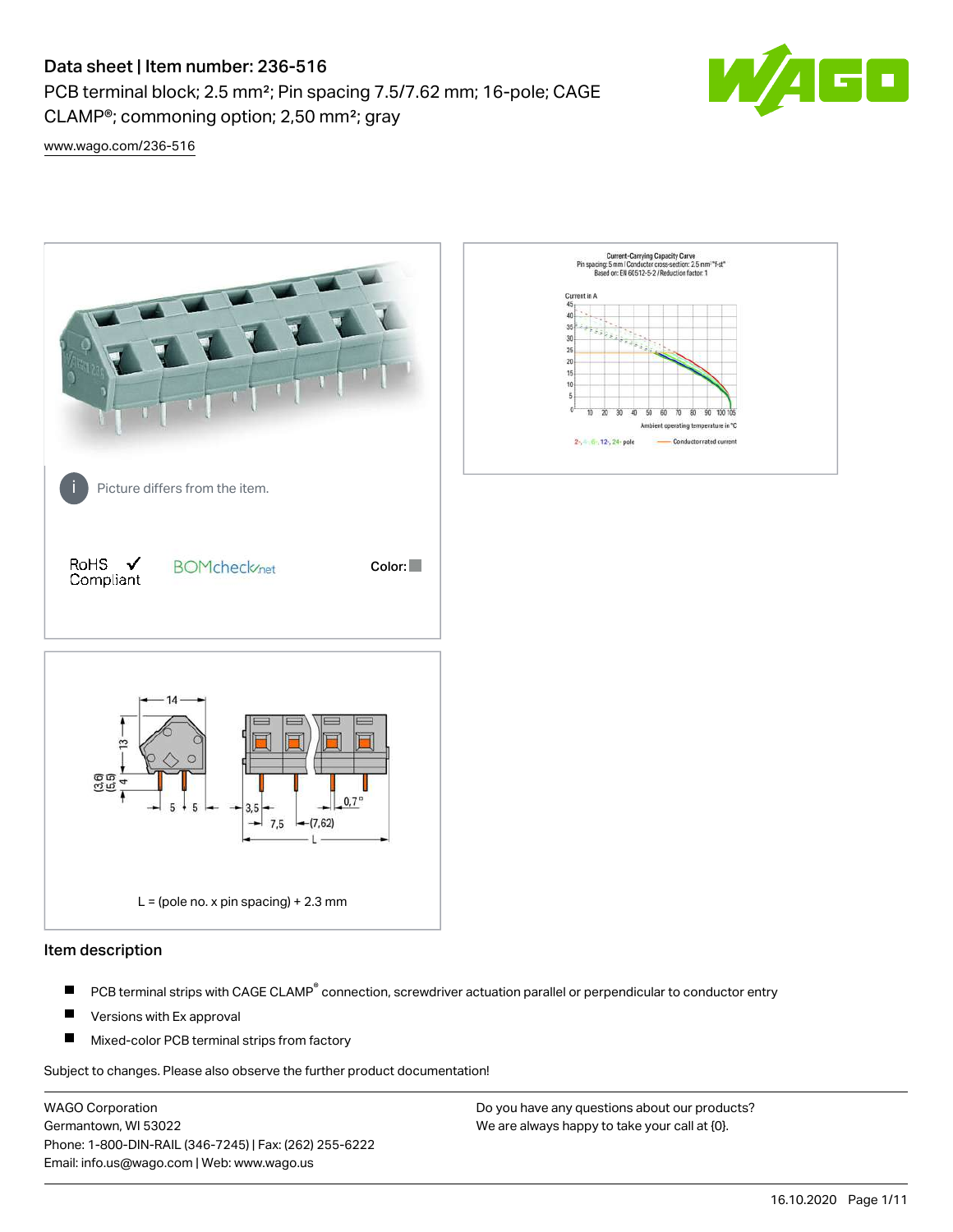

- $\blacksquare$ Operating tools for factory wiring
- $\blacksquare$ 45° conductor entry angle permits a wide range of applications and wiring options
- $\blacksquare$ Set to metric or inch pin spacing by compressing PCB terminal strips or pulling them apart

## Data

# Electrical data

### Ratings per IEC/EN 60664-1

| Ratings per                 | <b>IEC/EN 60664-1</b>                                     |
|-----------------------------|-----------------------------------------------------------|
| Rated voltage (III / 3)     | 400 V                                                     |
| Rated surge voltage (III/3) | 6 <sub>k</sub> V                                          |
| Rated voltage (III/2)       | 630 V                                                     |
| Rated surge voltage (III/2) | 6 <sub>kV</sub>                                           |
| Nominal voltage (II/2)      | 1000V                                                     |
| Rated surge voltage (II/2)  | 6 kV                                                      |
| Rated current               | 24 A                                                      |
| Legend (ratings)            | (III / 2) ≙ Overvoltage category III / Pollution degree 2 |

### Ratings per UL 1059

| Approvals per                  | UL 1059 |
|--------------------------------|---------|
| Rated voltage UL (Use Group B) | 300 V   |
| Rated current UL (Use Group B) | 15 A    |
| Rated voltage UL (Use Group D) | 300 V   |
| Rated current UL (Use Group D) | 10 A    |

### Ratings per CSA

| Approvals per                   | CSA   |
|---------------------------------|-------|
| Rated voltage CSA (Use Group B) | 300 V |
| Rated current CSA (Use Group B) | 15 A  |
| Rated voltage CSA (Use Group D) | 300 V |
| Rated current CSA (Use Group D) | 10 A  |

## Connection data

| Connection technology | CAGE CLAMP                              |
|-----------------------|-----------------------------------------|
| Actuation type        | Operating tool                          |
| Solid conductor       | $0.08$ 2.5 mm <sup>2</sup> / 28  12 AWG |

Subject to changes. Please also observe the further product documentation!

| <b>WAGO Corporation</b>                                | Do you have any questions about our products? |
|--------------------------------------------------------|-----------------------------------------------|
| Germantown, WI 53022                                   | We are always happy to take your call at {0}. |
| Phone: 1-800-DIN-RAIL (346-7245)   Fax: (262) 255-6222 |                                               |
| Email: info.us@wago.com   Web: www.wago.us             |                                               |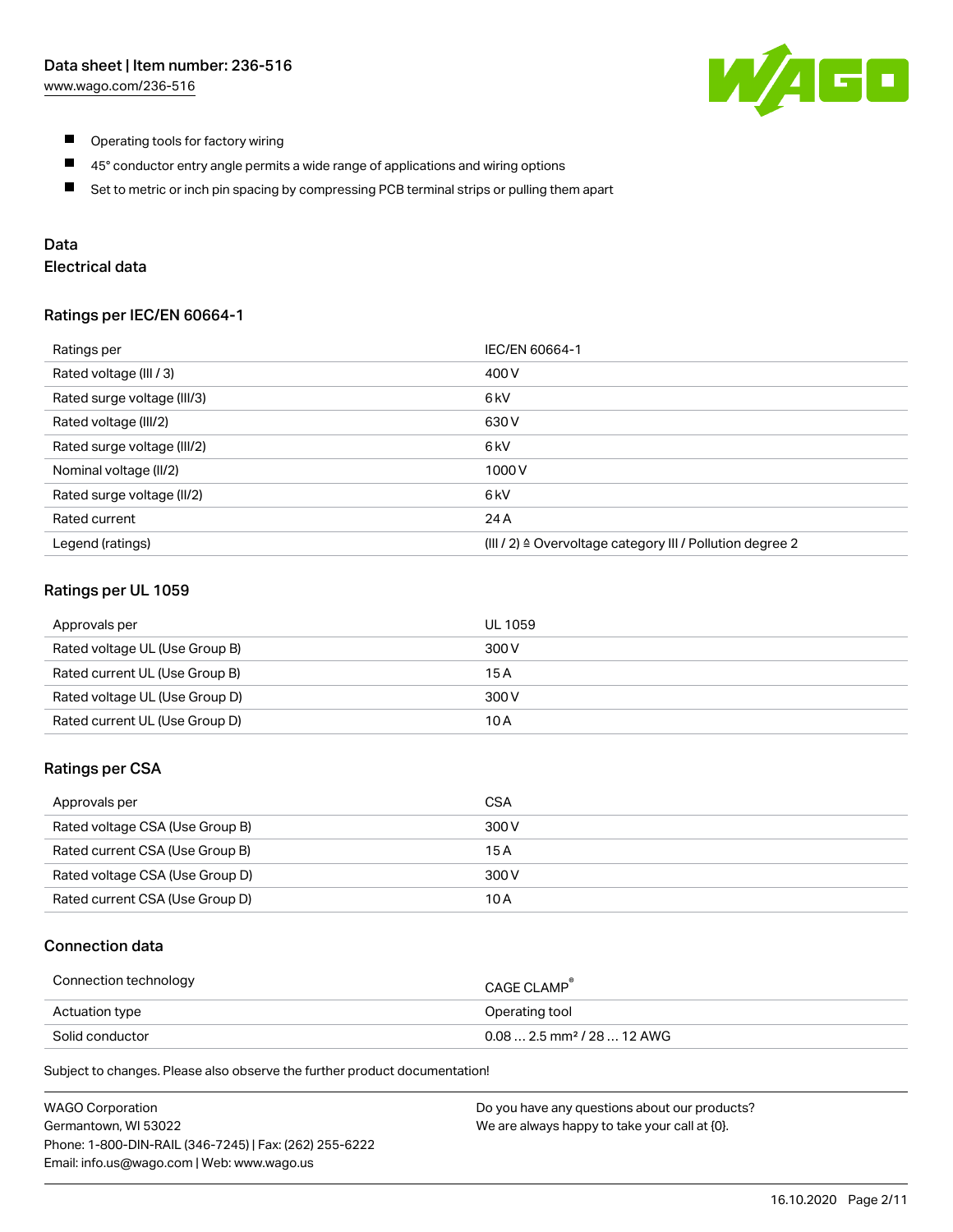# Data sheet | Item number: 236-516

[www.wago.com/236-516](http://www.wago.com/236-516)



| Fine-stranded conductor                           | $0.082.5$ mm <sup>2</sup> / 28  12 AWG |
|---------------------------------------------------|----------------------------------------|
| Fine-stranded conductor; with insulated ferrule   | $0.251.5$ mm <sup>2</sup>              |
| Fine-stranded conductor; with uninsulated ferrule | $0.251.5$ mm <sup>2</sup>              |
| Strip length                                      | $56$ mm / 0.2  0.24 inch               |
| Conductor connection direction to PCB             | 45°                                    |
| Pole No.                                          | 16                                     |
| Total number of connection points                 | 16                                     |
| Total number of potentials                        | 16                                     |
| Number of connection types                        |                                        |
| Number of levels                                  |                                        |
| Note (conductor cross-section)                    | 12 AWG: THHN, THWN                     |

# Physical data

| Pin spacing                          | 7.5/7.62 mm / 0.295/0.3 inch |
|--------------------------------------|------------------------------|
| Width                                | 122.3 mm / 4.815 inch        |
| Height                               | 17 mm / 0.669 inch           |
| Height from the surface              | 13 mm / 0.512 inch           |
| Depth                                | 14 mm / 0.551 inch           |
| Solder pin length                    | 4 mm                         |
| Solder pin dimensions                | $0.7 \times 0.7$ mm          |
| Drilled hole diameter with tolerance | $1.1$ <sup>(+0.1)</sup> mm   |

# PCB contact

| PCB contact                         | THT                                      |
|-------------------------------------|------------------------------------------|
| Solder pin arrangement              | over the entire terminal strip (in-line) |
| Number of solder pins per potential |                                          |

## Material Data

| Color                       | gray                                    |
|-----------------------------|-----------------------------------------|
| Material group              |                                         |
| Insulation material         | Polyamide (PA66)                        |
| Flammability class per UL94 | V <sub>0</sub>                          |
| Clamping spring material    | Chrome nickel spring steel (CrNi)       |
| Contact material            | Electrolytic copper ( $E_{\text{Cu}}$ ) |
| Contact plating             | tin-plated                              |
| Fire load                   | 0.308 MJ                                |

Subject to changes. Please also observe the further product documentation!

| <b>WAGO Corporation</b>                                | Do you have any questions about our products? |
|--------------------------------------------------------|-----------------------------------------------|
| Germantown, WI 53022                                   | We are always happy to take your call at {0}. |
| Phone: 1-800-DIN-RAIL (346-7245)   Fax: (262) 255-6222 |                                               |
| Email: info.us@wago.com   Web: www.wago.us             |                                               |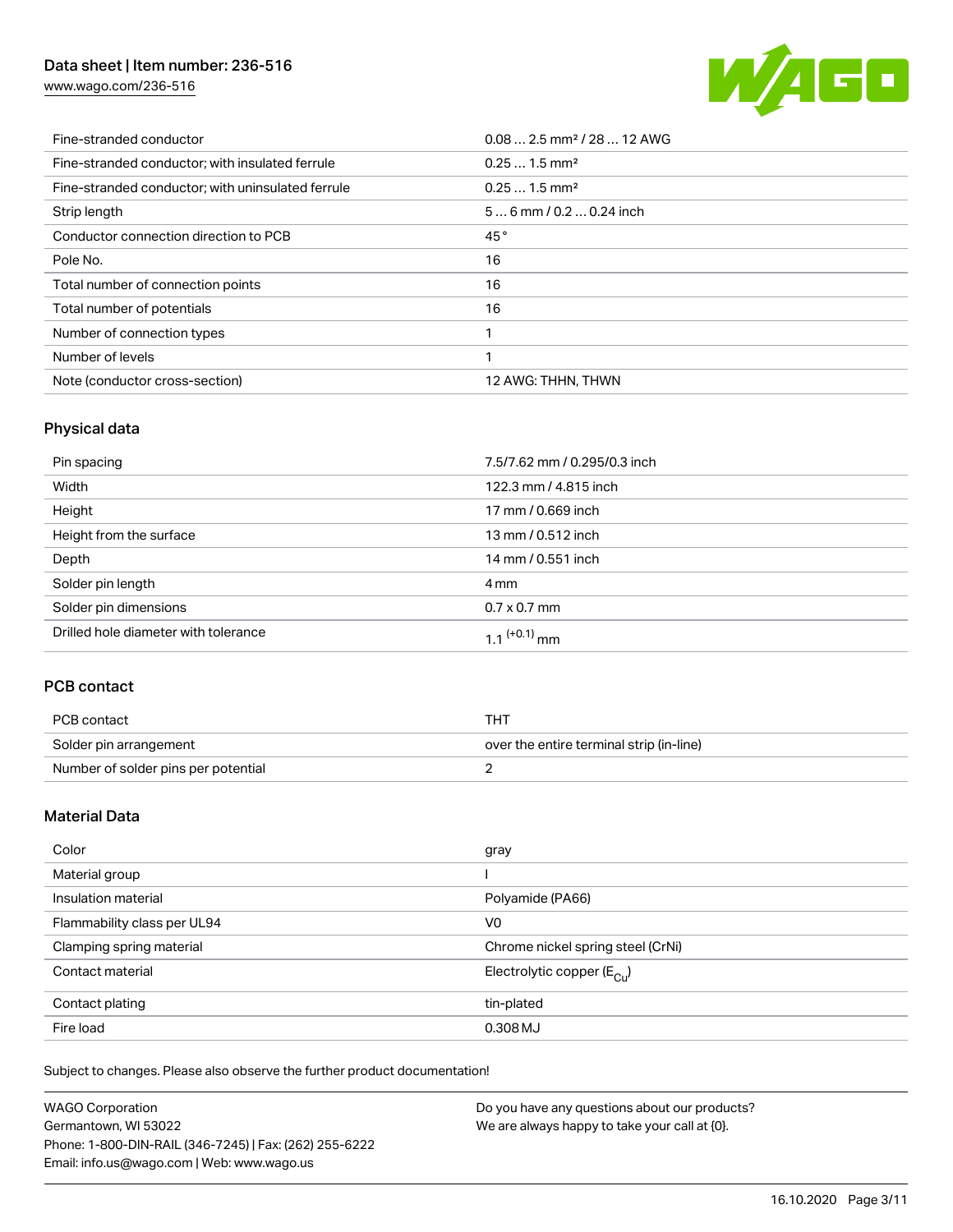[www.wago.com/236-516](http://www.wago.com/236-516)



| Weight                            | 17.6 g       |  |
|-----------------------------------|--------------|--|
| <b>Environmental Requirements</b> |              |  |
| Limit temperature range           | -60  +105 °C |  |

### Commercial data

| Product Group         | 4 (Printed Circuit) |
|-----------------------|---------------------|
| Packaging type        | <b>BOX</b>          |
| Country of origin     | CН                  |
| <b>GTIN</b>           | 4044918772846       |
| Customs tariff number | 85369010000         |

# Approvals / Certificates

### Country specific Approvals

|      |                                 |                                 | Certificate |
|------|---------------------------------|---------------------------------|-------------|
| Logo | Approval                        | <b>Additional Approval Text</b> | name        |
|      | <b>CCA</b>                      | EN 60998                        | NTR NL-     |
|      | <b>DEKRA Certification B.V.</b> |                                 | 7195        |
|      | <b>CCA</b>                      | EN 60947                        | NTR NL-     |
|      | DEKRA Certification B.V.        |                                 | 7109        |
|      | <b>CCA</b>                      | EN 60947                        | 2168090.01  |
| KEMA | <b>DEKRA Certification B.V.</b> |                                 |             |
|      | <b>CSA</b>                      | C22.2 No. 158                   | 1673957     |
|      | <b>DEKRA Certification B.V.</b> |                                 |             |

### Ship Approvals

| Logo               | Approval                                                                                    | <b>Additional Approval Text</b> | Certificate<br>name |
|--------------------|---------------------------------------------------------------------------------------------|---------------------------------|---------------------|
| 嚩<br><b>BUREAU</b> | BV<br>Bureau Veritas S.A.                                                                   | <b>IEC 60998</b>                | 11915/D0<br>BV      |
|                    | <b>DNV GL</b><br>Subject to changes. Please also observe the further product documentation! | $\overline{\phantom{0}}$        | TAE000016Z          |
|                    |                                                                                             |                                 |                     |

| <b>WAGO Corporation</b>                                | Do you have any questions about our products? |
|--------------------------------------------------------|-----------------------------------------------|
| Germantown, WI 53022                                   | We are always happy to take your call at {0}. |
| Phone: 1-800-DIN-RAIL (346-7245)   Fax: (262) 255-6222 |                                               |
| Email: info.us@wago.com   Web: www.wago.us             |                                               |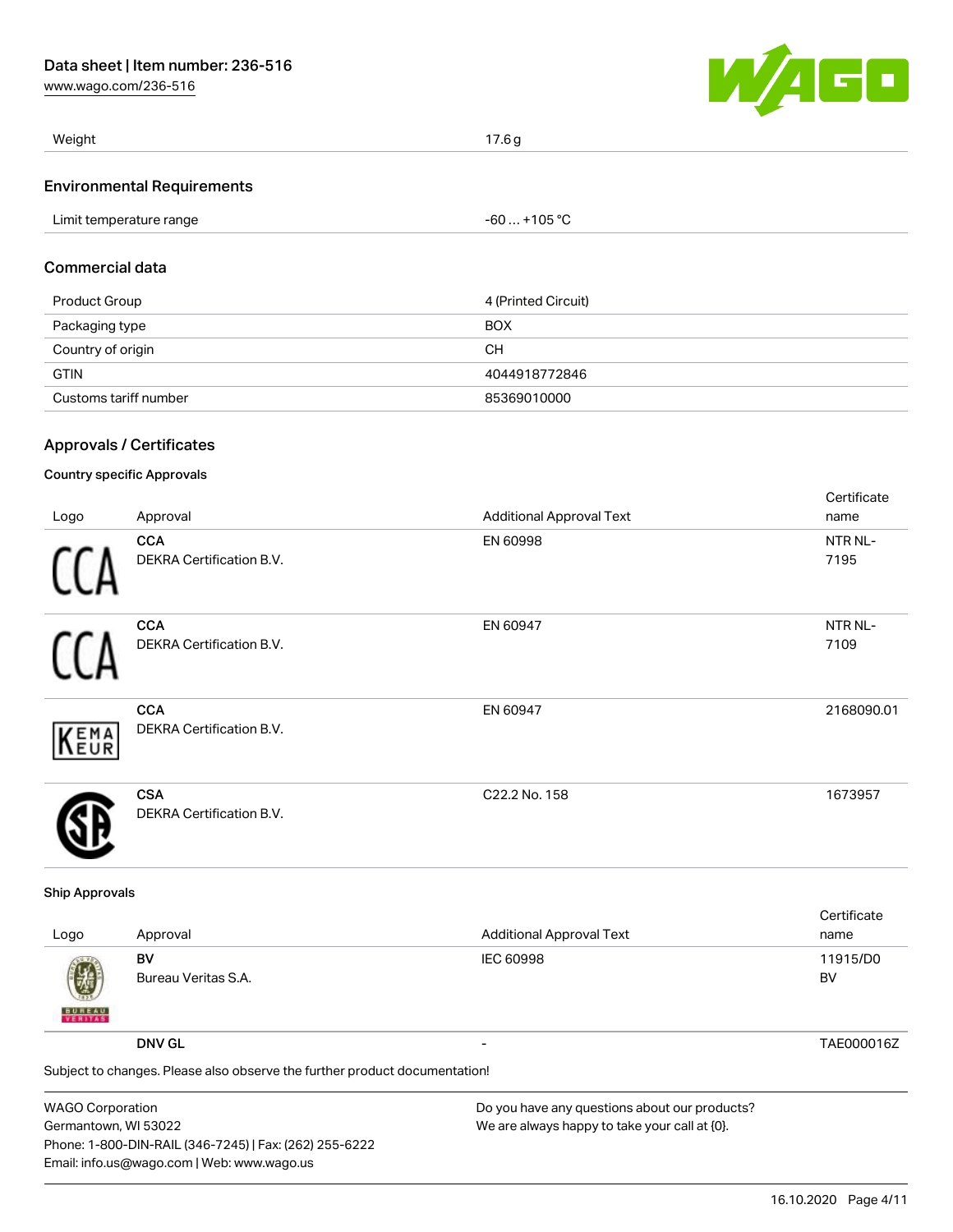

Det Norske Veritas, Germanischer Lloyd

### UL-Approvals

|      |                                |                                 | Certificate |
|------|--------------------------------|---------------------------------|-------------|
| Logo | Approval                       | <b>Additional Approval Text</b> | name        |
|      | UR                             | <b>UL 1059</b>                  | 20180629-   |
| J    | Underwriters Laboratories Inc. |                                 | E45172      |

# Counterpart

### Compatible products

#### Marking accessories

Phone: 1-800-DIN-RAIL (346-7245) | Fax: (262) 255-6222

Email: info.us@wago.com | Web: www.wago.us

|                         | Item no.: 210-332/750-020<br>Marking strips; as a DIN A4 sheet; MARKED; 1-20 (80x); Height of marker strip: 3 mm; Strip length 182                    |                                               | www.wago.com/210-332 |  |
|-------------------------|-------------------------------------------------------------------------------------------------------------------------------------------------------|-----------------------------------------------|----------------------|--|
|                         | mm; Horizontal marking; Self-adhesive; white                                                                                                          |                                               | /750-020             |  |
|                         | Item no.: 210-332/762-020                                                                                                                             |                                               | www.wago.com/210-332 |  |
|                         | Marking strips; as a DIN A4 sheet; MARKED; 1-20 (80x); Height of marker strip: 3 mm; Strip length 182<br>mm; Horizontal marking; Self-adhesive; white |                                               | /762-020             |  |
| ferrule                 |                                                                                                                                                       |                                               |                      |  |
|                         | Item no.: 216-101                                                                                                                                     |                                               | www.wago.com/216-101 |  |
|                         | Ferrule; Sleeve for 0.5 mm <sup>2</sup> / AWG 22; uninsulated; electro-tin plated; silver-colored                                                     |                                               |                      |  |
|                         | Item no.: 216-102                                                                                                                                     |                                               | www.wago.com/216-102 |  |
|                         | Ferrule; Sleeve for 0.75 mm <sup>2</sup> / AWG 20; uninsulated; electro-tin plated; silver-colored                                                    |                                               |                      |  |
|                         | Item no.: 216-103                                                                                                                                     |                                               | www.wago.com/216-103 |  |
|                         | Ferrule; Sleeve for 1 mm <sup>2</sup> / AWG 18; uninsulated; electro-tin plated                                                                       |                                               |                      |  |
|                         | Item no.: 216-104                                                                                                                                     |                                               | www.wago.com/216-104 |  |
|                         | Ferrule; Sleeve for 1.5 mm <sup>2</sup> / AWG 16; uninsulated; electro-tin plated; silver-colored                                                     |                                               |                      |  |
|                         | Item no.: 216-121                                                                                                                                     |                                               |                      |  |
|                         | Ferrule; Sleeve for 0.5 mm <sup>2</sup> / AWG 22; uninsulated; electro-tin plated; silver-colored                                                     |                                               | www.wago.com/216-121 |  |
|                         | Item no.: 216-122                                                                                                                                     |                                               |                      |  |
|                         | Ferrule; Sleeve for 0.75 mm <sup>2</sup> / AWG 20; uninsulated; electro-tin plated; silver-colored                                                    |                                               | www.wago.com/216-122 |  |
|                         | Subject to changes. Please also observe the further product documentation!                                                                            |                                               |                      |  |
| <b>WAGO Corporation</b> |                                                                                                                                                       | Do you have any questions about our products? |                      |  |
| Germantown, WI 53022    |                                                                                                                                                       | We are always happy to take your call at {0}. |                      |  |

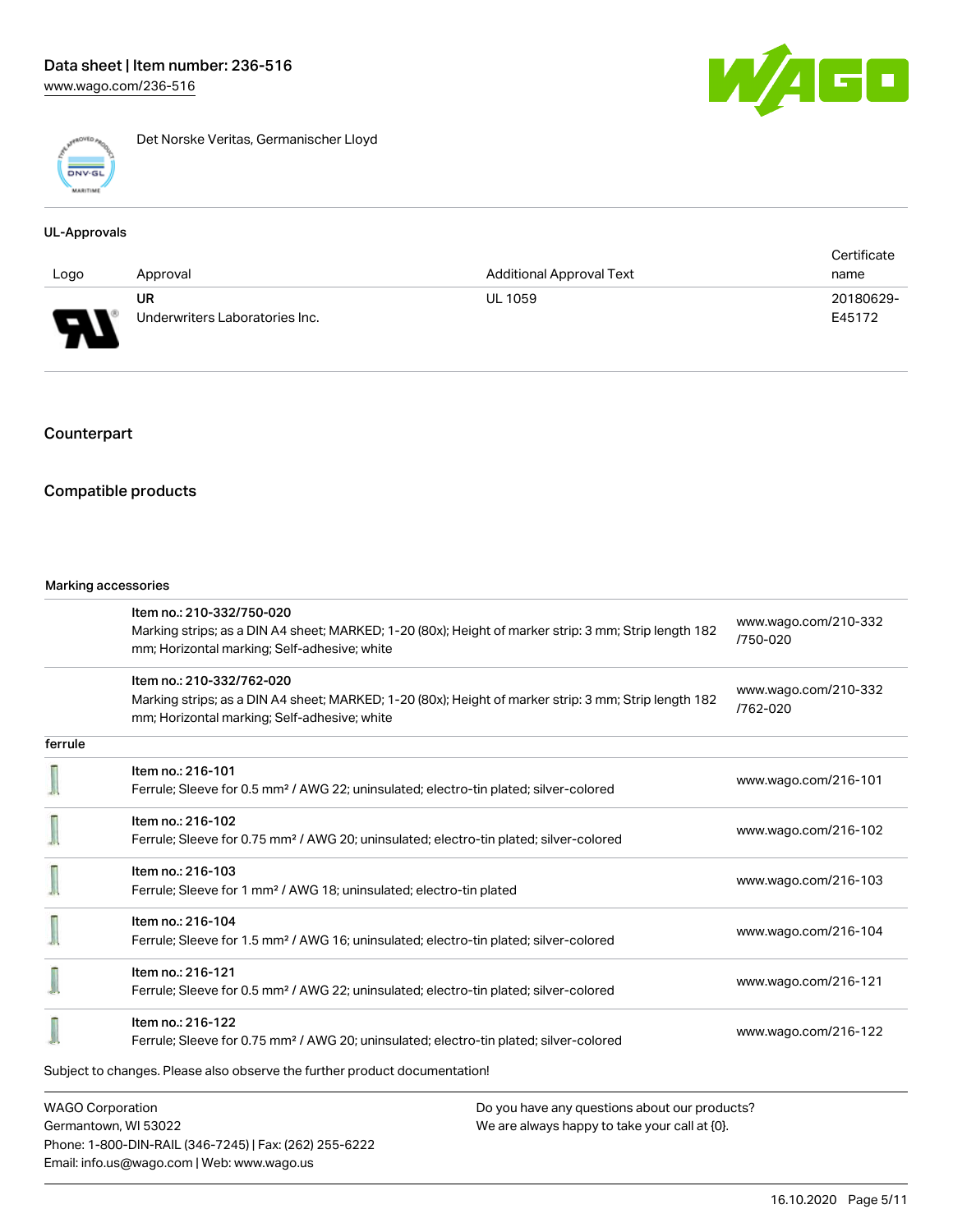[www.wago.com/236-516](http://www.wago.com/236-516)



| Item no.: 216-123<br>Ferrule; Sleeve for 1 mm <sup>2</sup> / AWG 18; uninsulated; electro-tin plated; silver-colored                                                                              | www.wago.com/216-123 |
|---------------------------------------------------------------------------------------------------------------------------------------------------------------------------------------------------|----------------------|
| Item no.: 216-124<br>Ferrule; Sleeve for 1.5 mm <sup>2</sup> / AWG 16; uninsulated; electro-tin plated                                                                                            | www.wago.com/216-124 |
| Item no.: 216-131<br>Ferrule; Sleeve for 0.25 mm <sup>2</sup> / AWG 24; uninsulated; electro-tin plated; silver-colored                                                                           | www.wago.com/216-131 |
| Item no.: 216-132<br>Ferrule; Sleeve for 0.34 mm <sup>2</sup> / AWG 24; uninsulated; electro-tin plated                                                                                           | www.wago.com/216-132 |
| Item no.: 216-141<br>Ferrule; Sleeve for 0.5 mm <sup>2</sup> / 20 AWG; uninsulated; electro-tin plated; electrolytic copper; gastight<br>crimped; acc. to DIN 46228, Part 1/08.92                 | www.wago.com/216-141 |
| Item no.: 216-142<br>Ferrule; Sleeve for 0.75 mm <sup>2</sup> / 18 AWG; uninsulated; electro-tin plated; electrolytic copper; gastight<br>crimped; acc. to DIN 46228, Part 1/08.92                | www.wago.com/216-142 |
| Item no.: 216-143<br>Ferrule; Sleeve for 1 mm <sup>2</sup> / AWG 18; uninsulated; electro-tin plated; electrolytic copper; gastight<br>crimped; acc. to DIN 46228, Part 1/08.92                   | www.wago.com/216-143 |
| Item no.: 216-144<br>Ferrule; Sleeve for 1.5 mm <sup>2</sup> / AWG 16; uninsulated; electro-tin plated; electrolytic copper; gastight<br>crimped; acc. to DIN 46228, Part 1/08.92; silver-colored | www.wago.com/216-144 |
| Item no.: 216-151<br>Ferrule; Sleeve for 0.25 mm <sup>2</sup> / AWG 24; uninsulated; electro-tin plated                                                                                           | www.wago.com/216-151 |
| Item no.: 216-152<br>Ferrule; Sleeve for 0.34 mm <sup>2</sup> / AWG 24; uninsulated; electro-tin plated                                                                                           | www.wago.com/216-152 |
| Item no.: 216-201<br>Ferrule; Sleeve for 0.5 mm <sup>2</sup> / 20 AWG; insulated; electro-tin plated; white                                                                                       | www.wago.com/216-201 |
| Item no.: 216-202<br>Ferrule; Sleeve for 0.75 mm <sup>2</sup> / 18 AWG; insulated; electro-tin plated; gray                                                                                       | www.wago.com/216-202 |
| Item no.: 216-203<br>Ferrule; Sleeve for 1 mm <sup>2</sup> / AWG 18; insulated; electro-tin plated; red                                                                                           | www.wago.com/216-203 |
| Item no.: 216-204<br>Ferrule; Sleeve for 1.5 mm <sup>2</sup> / AWG 16; insulated; electro-tin plated; black                                                                                       | www.wago.com/216-204 |
| Item no.: 216-221<br>Ferrule; Sleeve for 0.5 mm <sup>2</sup> / 20 AWG; insulated; electro-tin plated; white                                                                                       | www.wago.com/216-221 |
| Item no.: 216-222<br>Ferrule; Sleeve for 0.75 mm <sup>2</sup> / 18 AWG; insulated; electro-tin plated; gray                                                                                       | www.wago.com/216-222 |
| Item no.: 216-223<br>Ferrule; Sleeve for 1 mm <sup>2</sup> / AWG 18; insulated; electro-tin plated; red                                                                                           | www.wago.com/216-223 |
|                                                                                                                                                                                                   |                      |

Item no.: 216-224

Subject to changes. Please also observe the further product documentation!

WAGO Corporation Germantown, WI 53022 Phone: 1-800-DIN-RAIL (346-7245) | Fax: (262) 255-6222 Email: info.us@wago.com | Web: www.wago.us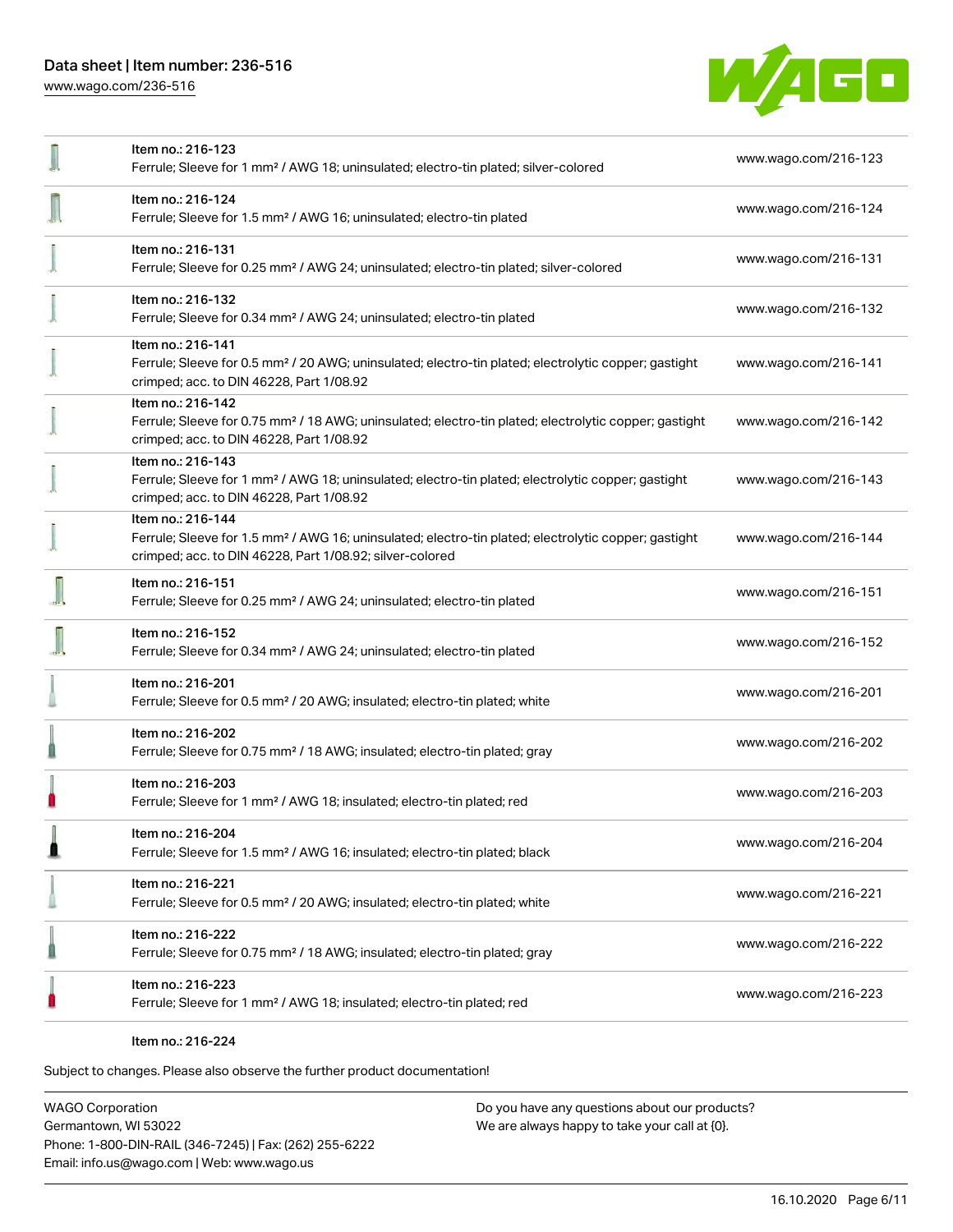Data sheet | Item number: 236-516

[www.wago.com/236-516](http://www.wago.com/236-516)

I



Ferrule; Sleeve for 1.5 mm² / AWG 16; insulated; electro-tin plated; black [www.wago.com/216-224](http://www.wago.com/216-224)

|       | Item no.: 216-241                                                                                                                                                 |                      |
|-------|-------------------------------------------------------------------------------------------------------------------------------------------------------------------|----------------------|
|       | Ferrule; Sleeve for 0.5 mm <sup>2</sup> / 20 AWG; insulated; electro-tin plated; electrolytic copper; gastight                                                    | www.wago.com/216-241 |
|       | crimped; acc. to DIN 46228, Part 4/09.90; white<br>Item no.: 216-242                                                                                              |                      |
|       | Ferrule; Sleeve for 0.75 mm <sup>2</sup> / 18 AWG; insulated; electro-tin plated; electrolytic copper; gastight                                                   | www.wago.com/216-242 |
|       | crimped; acc. to DIN 46228, Part 4/09.90; gray                                                                                                                    |                      |
|       | Item no.: 216-243                                                                                                                                                 |                      |
|       | Ferrule; Sleeve for 1 mm <sup>2</sup> / AWG 18; insulated; electro-tin plated; electrolytic copper; gastight crimped; www.wago.com/216-243                        |                      |
|       | acc. to DIN 46228, Part 4/09.90; red                                                                                                                              |                      |
|       | Item no.: 216-244                                                                                                                                                 |                      |
|       | Ferrule; Sleeve for 1.5 mm <sup>2</sup> / AWG 16; insulated; electro-tin plated; electrolytic copper; gastight<br>crimped; acc. to DIN 46228, Part 4/09.90; black | www.wago.com/216-244 |
|       | Item no.: 216-262                                                                                                                                                 |                      |
|       | Ferrule; Sleeve for 0.75 mm <sup>2</sup> / 18 AWG; insulated; electro-tin plated; electrolytic copper; gastight                                                   | www.wago.com/216-262 |
|       | crimped; acc. to DIN 46228, Part 4/09.90; gray                                                                                                                    |                      |
|       | Item no.: 216-263                                                                                                                                                 |                      |
|       | Ferrule; Sleeve for 1 mm <sup>2</sup> / AWG 18; insulated; electro-tin plated; electrolytic copper; gastight crimped; www.wago.com/216-263                        |                      |
|       | acc. to DIN 46228, Part 4/09.90; red                                                                                                                              |                      |
|       | Item no.: 216-264                                                                                                                                                 |                      |
|       | Ferrule; Sleeve for 1.5 mm <sup>2</sup> / AWG 16; insulated; electro-tin plated; electrolytic copper; gastight<br>crimped; acc. to DIN 46228, Part 4/09.90; black | www.wago.com/216-264 |
|       | Item no.: 216-284                                                                                                                                                 |                      |
|       | Ferrule; Sleeve for 1.5 mm <sup>2</sup> / AWG 16; insulated; electro-tin plated; electrolytic copper; gastight                                                    | www.wago.com/216-284 |
|       | crimped; acc. to DIN 46228, Part 4/09.90; black                                                                                                                   |                      |
|       | Item no.: 216-301                                                                                                                                                 |                      |
|       | Ferrule; Sleeve for 0.25 mm <sup>2</sup> / AWG 24; insulated; electro-tin plated; yellow                                                                          | www.wago.com/216-301 |
|       |                                                                                                                                                                   |                      |
|       | Item no.: 216-302<br>Ferrule; Sleeve for 0.34 mm <sup>2</sup> / 22 AWG; insulated; electro-tin plated; green                                                      | www.wago.com/216-302 |
|       |                                                                                                                                                                   |                      |
|       | Item no.: 216-321                                                                                                                                                 | www.wago.com/216-321 |
|       | Ferrule; Sleeve for 0.25 mm <sup>2</sup> / AWG 24; insulated; electro-tin plated; yellow                                                                          |                      |
|       | Item no.: 216-322                                                                                                                                                 |                      |
|       | Ferrule; Sleeve for 0.34 mm <sup>2</sup> / 22 AWG; insulated; electro-tin plated; green                                                                           | www.wago.com/216-322 |
| check |                                                                                                                                                                   |                      |
|       | Item no.: 231-125                                                                                                                                                 |                      |
|       | Testing plug module with contact stud; Pin spacing 7.62 mm / 0.3 in; 2,50 mm <sup>2</sup> ; orange                                                                | www.wago.com/231-125 |
|       | Item no.: 231-161                                                                                                                                                 |                      |
|       | Testing plug module with contact stud; for 236 Series; Pin spacing 7.5 mm / 0.295 in; gray                                                                        | www.wago.com/231-161 |
| tools |                                                                                                                                                                   |                      |
|       | Item no.: 210-657                                                                                                                                                 |                      |
|       | Operating tool; Blade: 3.5 x 0.5 mm; with a partially insulated shaft; short; multicoloured                                                                       | www.wago.com/210-657 |
|       |                                                                                                                                                                   |                      |

Subject to changes. Please also observe the further product documentation!

WAGO Corporation Germantown, WI 53022 Phone: 1-800-DIN-RAIL (346-7245) | Fax: (262) 255-6222 Email: info.us@wago.com | Web: www.wago.us Do you have any questions about our products? We are always happy to take your call at {0}.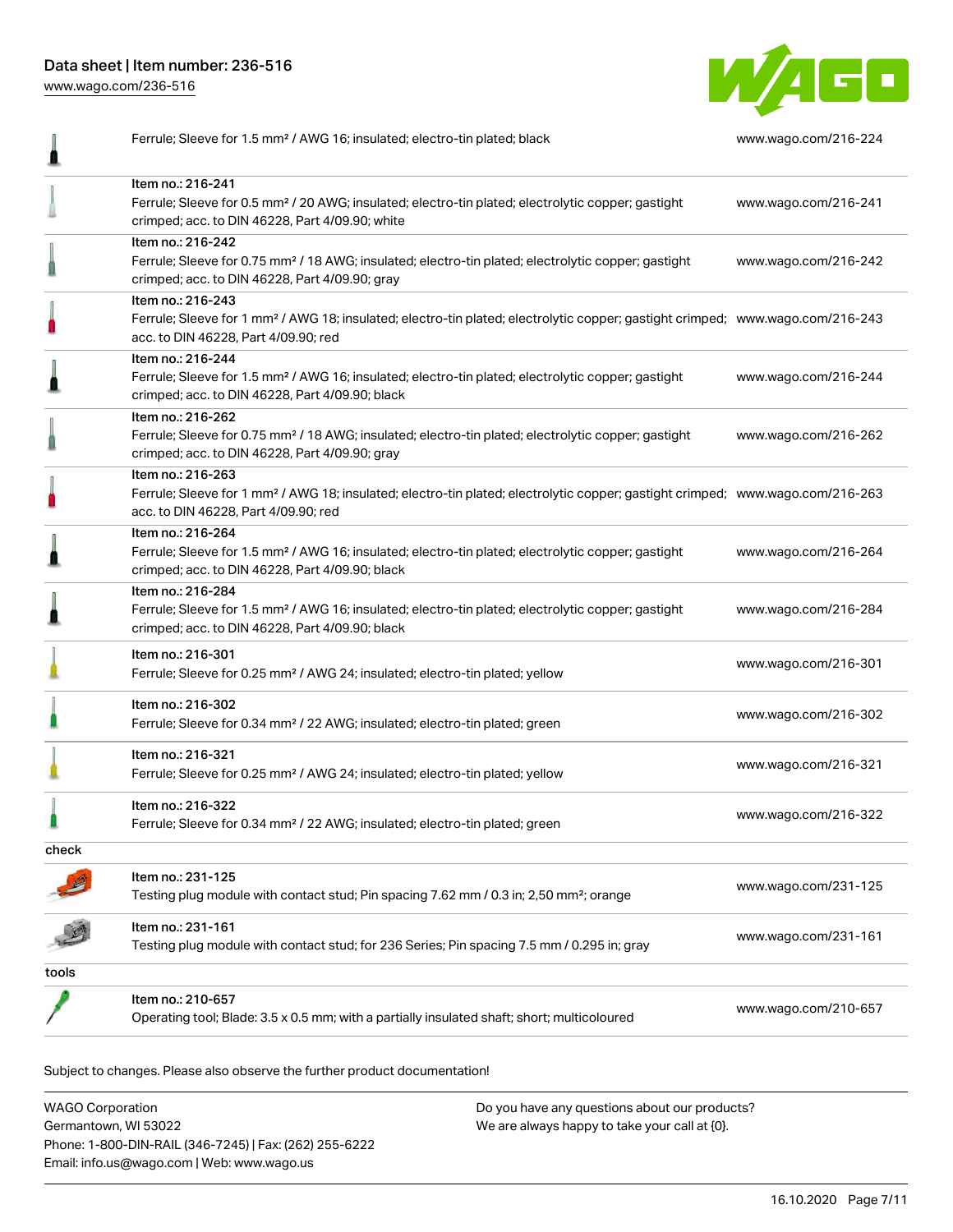

| Item no.: 210-658<br>Operating tool; Blade: 3.5 x 0.5 mm; with a partially insulated shaft; angled; short; multicoloured | www.wago.com/210-658 |
|--------------------------------------------------------------------------------------------------------------------------|----------------------|
| Item no.: 210-720<br>Operating tool; Blade: 3.5 x 0.5 mm; with a partially insulated shaft; multicoloured                | www.wago.com/210-720 |
| Item no.: 236-332<br>Operating tool; natural                                                                             | www.wago.com/236-332 |
| Item no.: 236-335<br>Operating tool; gray                                                                                | www.wago.com/236-335 |

# **Downloads** Documentation

| <b>Additional Information</b>                                                                                                                                                                                                                                                                                                                                                         |             |               |          |
|---------------------------------------------------------------------------------------------------------------------------------------------------------------------------------------------------------------------------------------------------------------------------------------------------------------------------------------------------------------------------------------|-------------|---------------|----------|
| Technical explanations                                                                                                                                                                                                                                                                                                                                                                | Apr 3, 2019 | pdf<br>3.6 MB | Download |
|                                                                                                                                                                                                                                                                                                                                                                                       |             |               |          |
| <b>CAD files</b>                                                                                                                                                                                                                                                                                                                                                                      |             |               |          |
| CAD data                                                                                                                                                                                                                                                                                                                                                                              |             |               |          |
| 2D/3D Models 236-516                                                                                                                                                                                                                                                                                                                                                                  |             | <b>URL</b>    | Download |
| CAE data                                                                                                                                                                                                                                                                                                                                                                              |             |               |          |
| EPLAN Data Portal 236-516                                                                                                                                                                                                                                                                                                                                                             |             | <b>URL</b>    | Download |
| ZUKEN Portal 236-516                                                                                                                                                                                                                                                                                                                                                                  |             | <b>URL</b>    | Download |
| <b>PCB Design</b>                                                                                                                                                                                                                                                                                                                                                                     |             |               |          |
| Symbol and Footprint 236-516                                                                                                                                                                                                                                                                                                                                                          |             | <b>URL</b>    | Download |
| $\alpha$ , $\beta$ , $\alpha$ , $\alpha$ , $\beta$ , $\alpha$ , $\beta$ , $\beta$ , $\beta$ , $\beta$ , $\beta$ , $\beta$ , $\beta$ , $\beta$ , $\beta$ , $\beta$ , $\beta$ , $\beta$ , $\beta$ , $\beta$ , $\beta$ , $\beta$ , $\beta$ , $\beta$ , $\beta$ , $\beta$ , $\beta$ , $\beta$ , $\beta$ , $\beta$ , $\beta$ , $\beta$ , $\beta$ , $\beta$ , $\beta$ , $\beta$ , $\beta$ , |             |               |          |

CAx data for your PCB design, consisting of "schematic symbols and PCB footprints", allow easy integration of the WAGO component into your development environment.

### Supported formats:

- $\blacksquare$ Accel EDA 14 & 15
- $\blacksquare$ Altium 6 to current version
- $\blacksquare$ Cadence Allegro
- $\blacksquare$ **DesignSpark**
- $\blacksquare$ Eagle Libraries
- $\blacksquare$ KiCad

Subject to changes. Please also observe the further product documentation!

WAGO Corporation Germantown, WI 53022 Phone: 1-800-DIN-RAIL (346-7245) | Fax: (262) 255-6222 Email: info.us@wago.com | Web: www.wago.us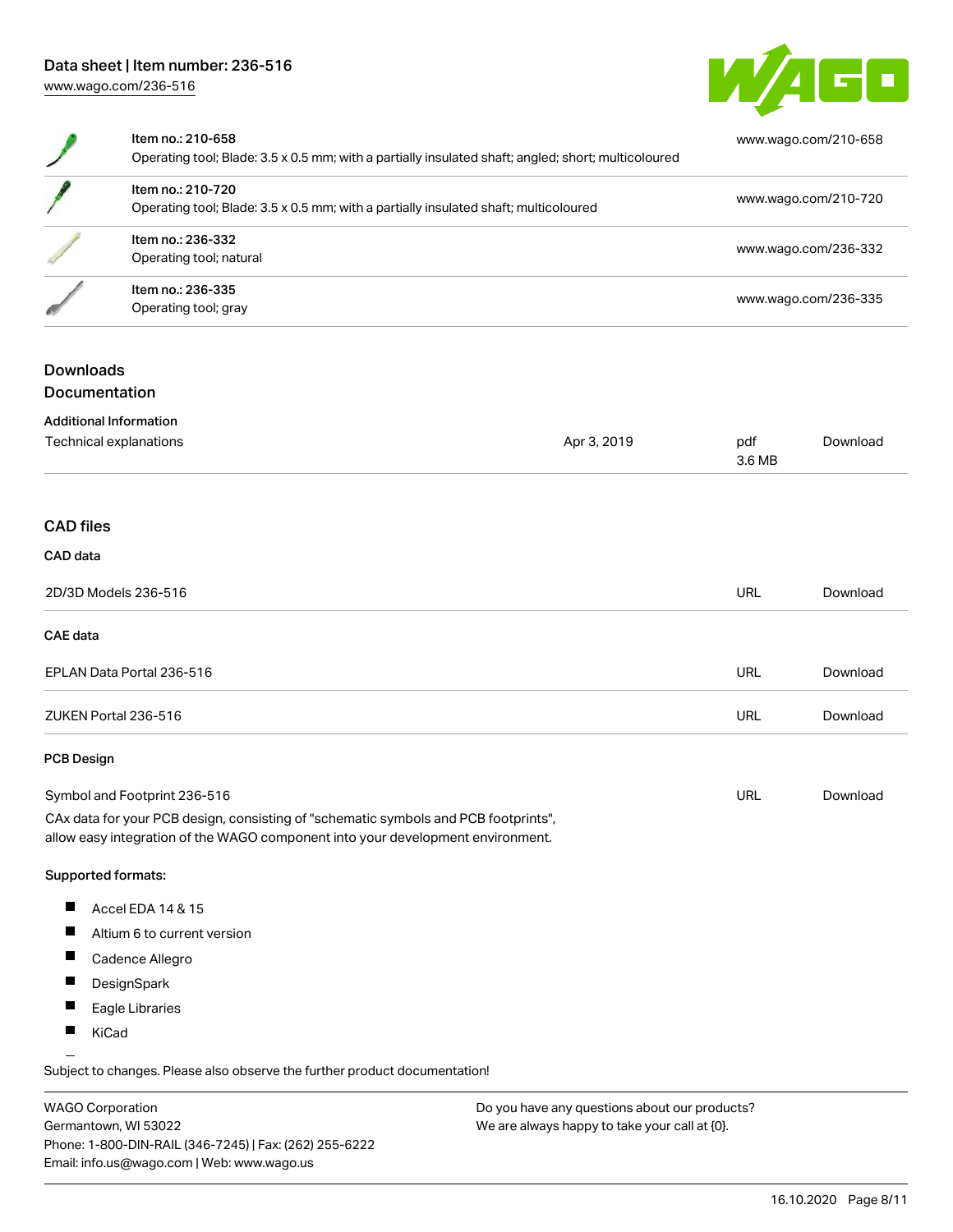[www.wago.com/236-516](http://www.wago.com/236-516)



- $\blacksquare$ Mentor Graphics BoardStation
- $\blacksquare$ Mentor Graphics Design Architect
- $\blacksquare$ Mentor Graphics Design Expedition 99 and 2000
- $\blacksquare$ OrCAD 9.X PCB and Capture
- П PADS PowerPCB 3, 3.5, 4.X, and 5.X
- П PADS PowerPCB and PowerLogic 3.0
- П PCAD 2000, 2001, 2002, 2004, and 2006
- $\blacksquare$ Pulsonix 8.5 or newer
- $\blacksquare$ **STL**
- $\blacksquare$ 3D STEP
- $\blacksquare$ TARGET 3001!
- П View Logic ViewDraw
- $\blacksquare$ Quadcept
- $\blacksquare$ Zuken CadStar 3 and 4
- П Zuken CR-5000 and CR-8000

PCB Component Libraries (EDA), PCB CAD Library Ultra Librarian

### Installation Notes

Conductor termination



Inserting a conductor via 3.5 mm screwdriver.



screwdriver.



Inserting a conductor via 3.5 mm Inserting a conductor via operating tool.

Screwdriver actuation parallel to conductor entry.

Screwdriver actuation perpendicular to conductor entry.

Subject to changes. Please also observe the further product documentation!

WAGO Corporation Germantown, WI 53022 Phone: 1-800-DIN-RAIL (346-7245) | Fax: (262) 255-6222 Email: info.us@wago.com | Web: www.wago.us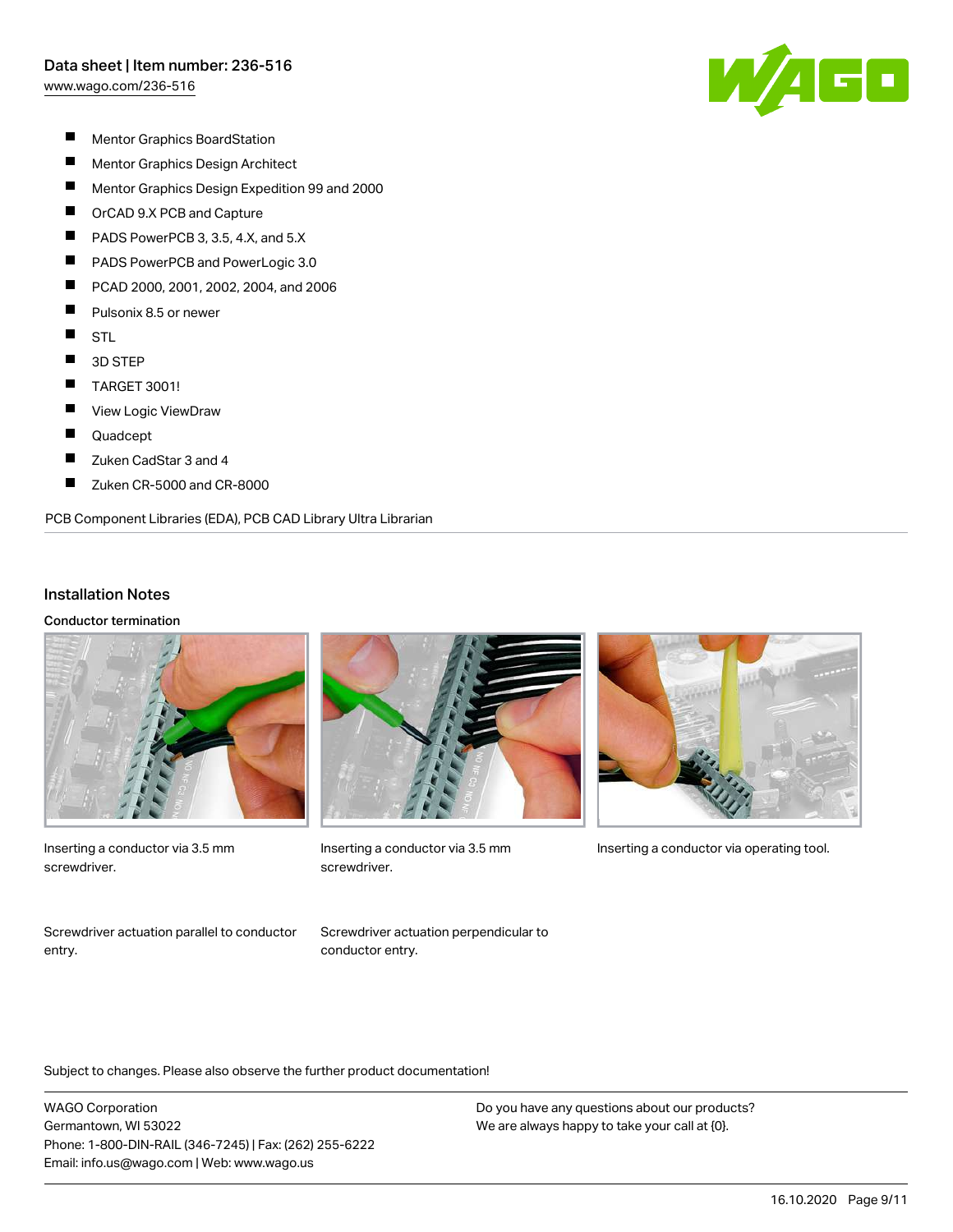## Data sheet | Item number: 236-516 [www.wago.com/236-516](http://www.wago.com/236-516)





Compared to standard screwdrivers, these operating tools are far more convenient for wiring PCB terminal strips at factory.

Installation



PCB Terminal Strips placed behind each other save space – staggering them by half the pin spacing simplifies subsequent wiring of the first row.

Installation

Subject to changes. Please also observe the further product documentation!

WAGO Corporation Germantown, WI 53022 Phone: 1-800-DIN-RAIL (346-7245) | Fax: (262) 255-6222 Email: info.us@wago.com | Web: www.wago.us